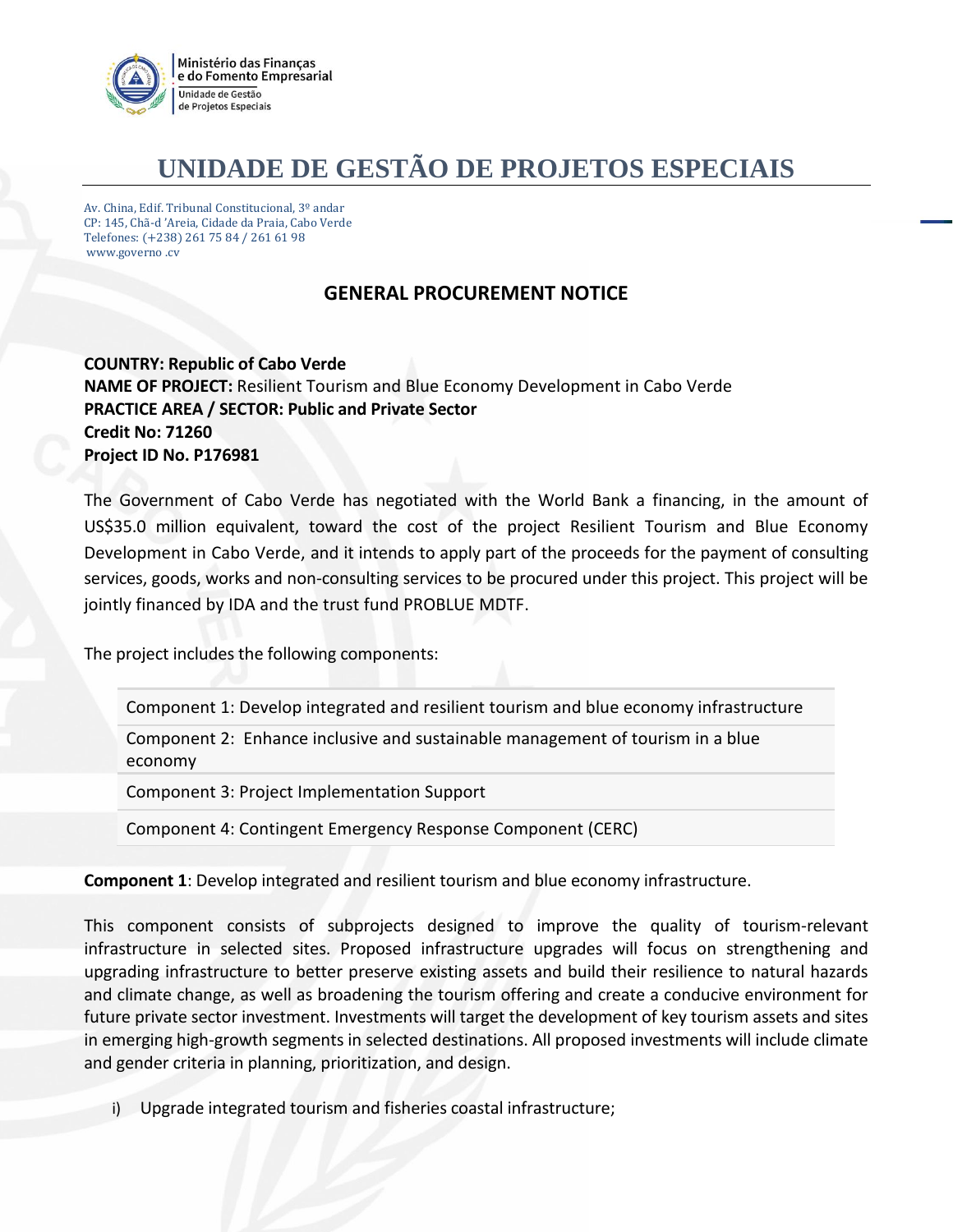- ii) Improve accessibility to tourism sites;
- iii) Rehabilitate trekking trails and cultural heritage and visitor centers,
- iv) Develop a strategy and action plan to enhance international and inter-island intermodal connectivity.

**Component 2**: Enhance inclusive and sustainable management of tourism and blue economy.

This Component will support local SMEs to increase participation in the tourism and blue economy value chains, whilst also supporting a better enabling environment and policies to stimulate additional private sector investment in these segments. It will include the following activities:

- i) Support entrepreneurship and SME development in the tourism and fisheries value chains;
- ii) Support enabling policies and programs to increase sustainable private sector investment in tourism and other blue economy sectors.

## **Component 3**: Project Implementation Support.

This component will provide support to the UGPE for the management and implementation of the project. It will support incremental expenses related to the hiring of staff for the Unit of Management of Special Projects (UGPE) as well as capacity building and technical assistance to relevant ministries.

**Component 4**: Contingent Emergency Response Component (CERC).

This component will be a Contingent Emergency Response Component (CERC) to enable a speedy response to future crises if needed.

Under the project, **contracts shall be procured for the following activities**:

Procurement of Consulting Services:

- Detailed urban plan (study) for the historic center of `Cidade Velha`, according to UNESCO guidelines (IPC, INGT, CMRGS;
- Development of a strategy and action plan for enhanced international and inter-island intermodal connectivity;
- Technical assistance to sustainable fishing practices and sanitary conditions of seafood handling;
- Origin Certification/Labelling Feasibility Study;
- Contracting an international market representation firm (for the first 18 month of the project), to support ITCV´s marketing effort in selected/prioritized European source market(s);
- Support the first edition of the Ocean Race layover in Mindelo in early 2023;
- Drafting of 3 Coastal Zone Plans, for Sal (1), S. Vicente (1) and Santiago (1);
- Accounting and Financing audit of the Project;